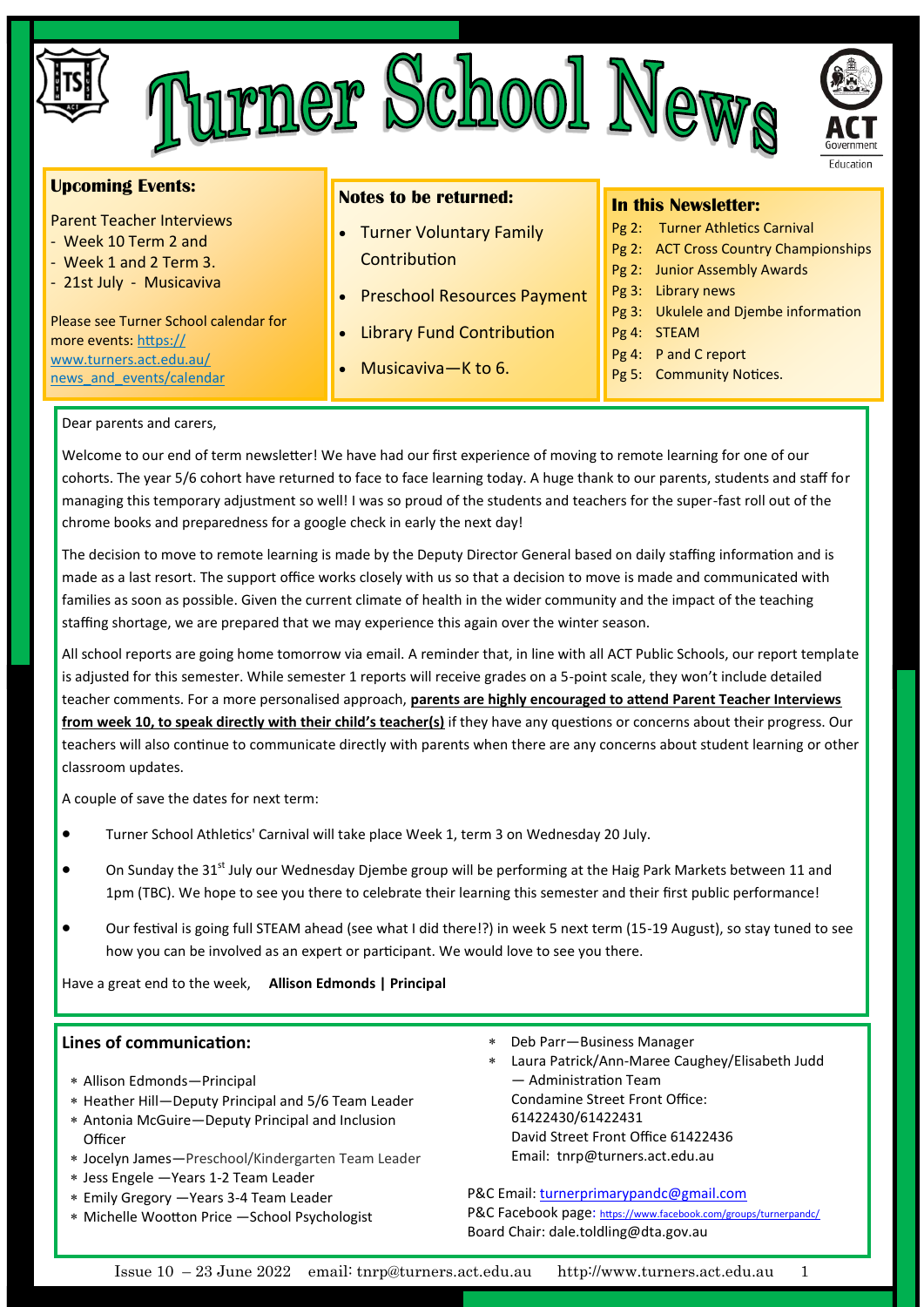## Giants and Fizzics Education Incursion

This Friday, Turner is lucky enough to be welcoming in qualified science educators to provide a *'Hair Raising'* experience for Kinder to Year 6! The students will explore static and current electricity, magnetic repulsion/attraction, electromagnetism, simple circuits and renewable energies in a fun and exciting show!

## **Turner Athletics Carnival**

Chuck on your running shoes, warm up your shoulders and get ready to jump into our Turner 2022 Athletics Carnival!. We are excited to be able to hold our Athletics Carnival once again in 2022 at Turner

School. The date of the Carnival will be Wednesday 20<sup>th</sup> July, Week 1. A detailed run down of the day will be distributed prior to the carnival in Week 1. Students turning 8 and above will participate in running, shot put and long jump events with the hope of qualifying for the regional carnival. While our junior school, will begin the day with a running race, with the whole school, before branching off for their own Mini Athletics Carnival to be held throughout the day.

If you are available to assist, please contact your child's teacher or Nick Collins at [Nicholast.Collins@ed.act.edu.au.](mailto:Nicholast.Collins@ed.act.edu.au)

## **ACT Cross Country Championships - results**

Congratulations to the following students that represented Turner School at the ACT Cross Country Championships held at Stromlo Forest Park on Wednesday 15<sup>th</sup> June. All of our athletes were proud of their results competing against the best long distance runners from the ACT. Well done to you all!

| <b>Name</b> | Chloe M | Isla H | Gia G | Barnaby H Soraya H |      | Elijah M |
|-------------|---------|--------|-------|--------------------|------|----------|
| Place       | 13th    | 11th   | 18th  | 6th                | 20th | 7th      |

## Junior Assembly Awards

We would like to congratulate the following students on receiving an award.

| <b>Class</b>                   | <b>Achievement</b> | <b>Achievement</b> | <b>SCARFF</b> |
|--------------------------------|--------------------|--------------------|---------------|
| <b>KYL Amazing Aeroplanes</b>  | Samara I           | Andy G             | Aarven S      |
| <b>KAS Terrific Trains</b>     | Shanaya P          | Valentine R J      | Laurel A      |
| KIJ Lovely Lightbulbs          | Jaden K            | Molly E            | Remi W        |
| S1/2CP Radiant Robots          | Ollie H            |                    |               |
| 1/2AR Lego Masters             | Chloe M            | Evelyn L R         | Jacinda P     |
| 1/2SS Saturn V                 | Gus M              | Josh C             | Alexa B       |
| 1/2ES Super Smartphones        | Phoebe H           | Jose A             | Nyah L        |
| 1/2AV Wi-fi Winners            | Amgalan B          | Oscar C B          | Ario H        |
| 1/2KG & S2/3KF Mighty Machines | Rohan V            | Eamon D            | Romeo R J     |

## **Reminder—Upcoming Parent Teacher Interviews**

Parent teacher interviews are being held next week and weeks 1 and 2 of Term 3. Families of P-6 students have received an email with information on how to make an online booking and a unique code for Parent Teacher Online (PTO). Please call the front office on 6142 2430 if you need any assistance with your booking. Our large class interviews are 15 minutes in duration and our small class interviews include a review of Individual Learning Plan goals which requires a 30 minute interview. Our teachers value having time to talk with you about your child's learning. It is a wonderful opportunity to celebrate achievements and to discuss the next steps for learning and how you can work with them to support your child.

**2022 Voluntary Contributions** - Our annual requests for the 2022 Turner School Voluntary Contributions and Tax Deductable Turner School Library Fund contributions. There is also a request for the 2022 Preschool Consumables fee. Please find additional information and the forms on our website: [https://www.turners.act.edu.au/news\\_and\\_events/](https://www.turners.act.edu.au/news_and_events/school_notes) [school\\_notes](https://www.turners.act.edu.au/news_and_events/school_notes) Thank you for your continued support of Turner School.







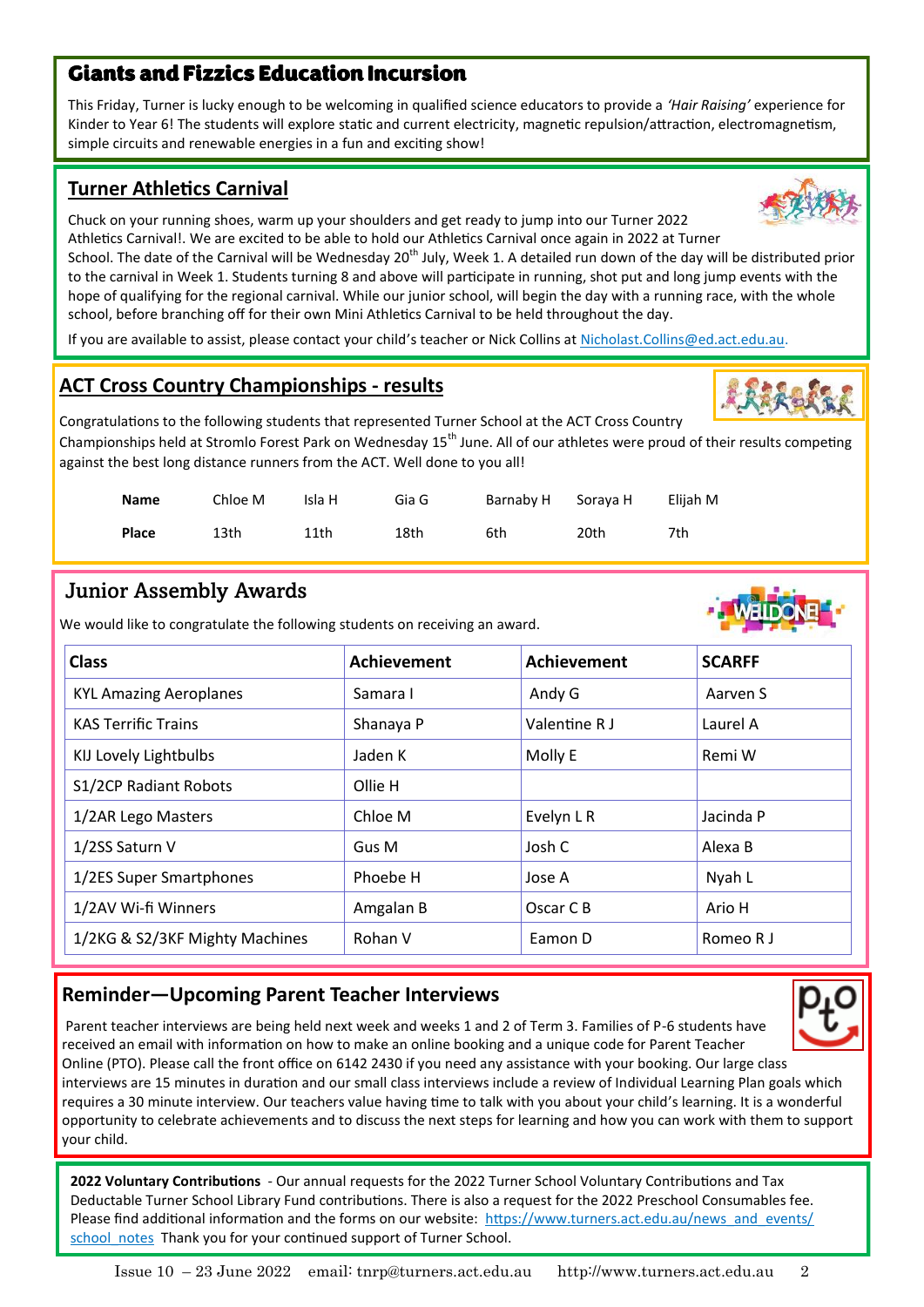## **OVERDUE BOOKS**

Currently the library is suffering from a shortage of popular fiction due to the large number of overdue books it is experiencing.

## **2063** to be exact

Please look at home and in class and return all books by the end of week 10.





# **Help Wanted**

The library is seeking a dedicated book coverer. This person(s) must be willing to receive random bags of books for covering in contact

through out each term and for over the holidays (not Christmas). Approximately 20—25 books per bag, contact pre-cut and smoothing tool provided. Cover while you watch a movie, the footy or just sitting on the deck in the sun. Pop in and see Jayne in the Library before or after school if you are interested.

# **Ukulele Play List**

I enjoyed the Xavier Rudd concert I went to on the weekend SO much that I decided the next few uke sessions are going to be a tribute to his songs! For those involved, I would suggest creating a playlist of his songs on Spotify/iTunes to listen to, learn and love! Here's what we are practising:

- $\Rightarrow$  Follow the Sun
- $\Rightarrow$  Warrior
- $\Rightarrow$  Messages
- $\Rightarrow$  Light the Shade
- $\Rightarrow$  Magic
- $\Rightarrow$  Spirit Bird (we are not learning this one-it's on the list because it will make your heart happy!)

Remember, you can access our songs to practise in our ukulele google classroom. Students can only go through their google account to access: [https://sites.google.com/ed.act.edu.au/learning](https://sites.google.com/ed.act.edu.au/learning-from-home-hub/community-projects/ukulele#h.jxmfgqpl679j)-from-home-hub/community-projects/ [ukulele#h.jxmfgqpl679j](https://sites.google.com/ed.act.edu.au/learning-from-home-hub/community-projects/ukulele#h.jxmfgqpl679j) :

# **5/6 Djembe Notice**

Congratulations to our Thursday Djembe group for their performance at the Rostrum Quarter Finals last night and many thanks to our Wednesday players who came along to support! We have a few things coming up for us. Note each group is working toward different things.



**TUESDAY group:** *Sound Advice-* parent and friends breakfast workshop, next Tuesday 28 June. You will have received an invite.

Wednesday group: Haig Winter Festival Markets performance, Sunday 31<sup>st</sup> July. Stay tuned for notes.

**Tuesday, Wednesday, Thursday group:** We are privileged to have world renowned Guinean West African, djembe master come and work with us over next term. Mohamed Bangourake's first workshop with our drummers will be Thursday 4 August. Stay tuned for permission notes.

**Save the date:** 13 November, all groups performing at Sunday Haig Park Markets.

Remember, you can access our rhythms to practise in our djembe google classroom. Students can only go through their google account to access: [https://sites.google.com/ed.act.edu.au/learning](https://sites.google.com/ed.act.edu.au/learning-from-home-hub/community-projects/djembe#h.sna20z5v5gax)-from-home-hub/community-projects/ [djembe#h.sna20z5v5gax](https://sites.google.com/ed.act.edu.au/learning-from-home-hub/community-projects/djembe#h.sna20z5v5gax) Allison Edmonds

## Lost property

Currently our lost property bins (located on David St and Condamine St) are overflowing with unnamed items (jumpers, hats, drink bottles etc). We have taken classes to have a look and collect anything that may belong to them. If your child has lost something, prompt them to go and have look or let their teacher know as they may be able to help



them find it. Just a gentle reminder to label everything, this way we know who to return lost items to.